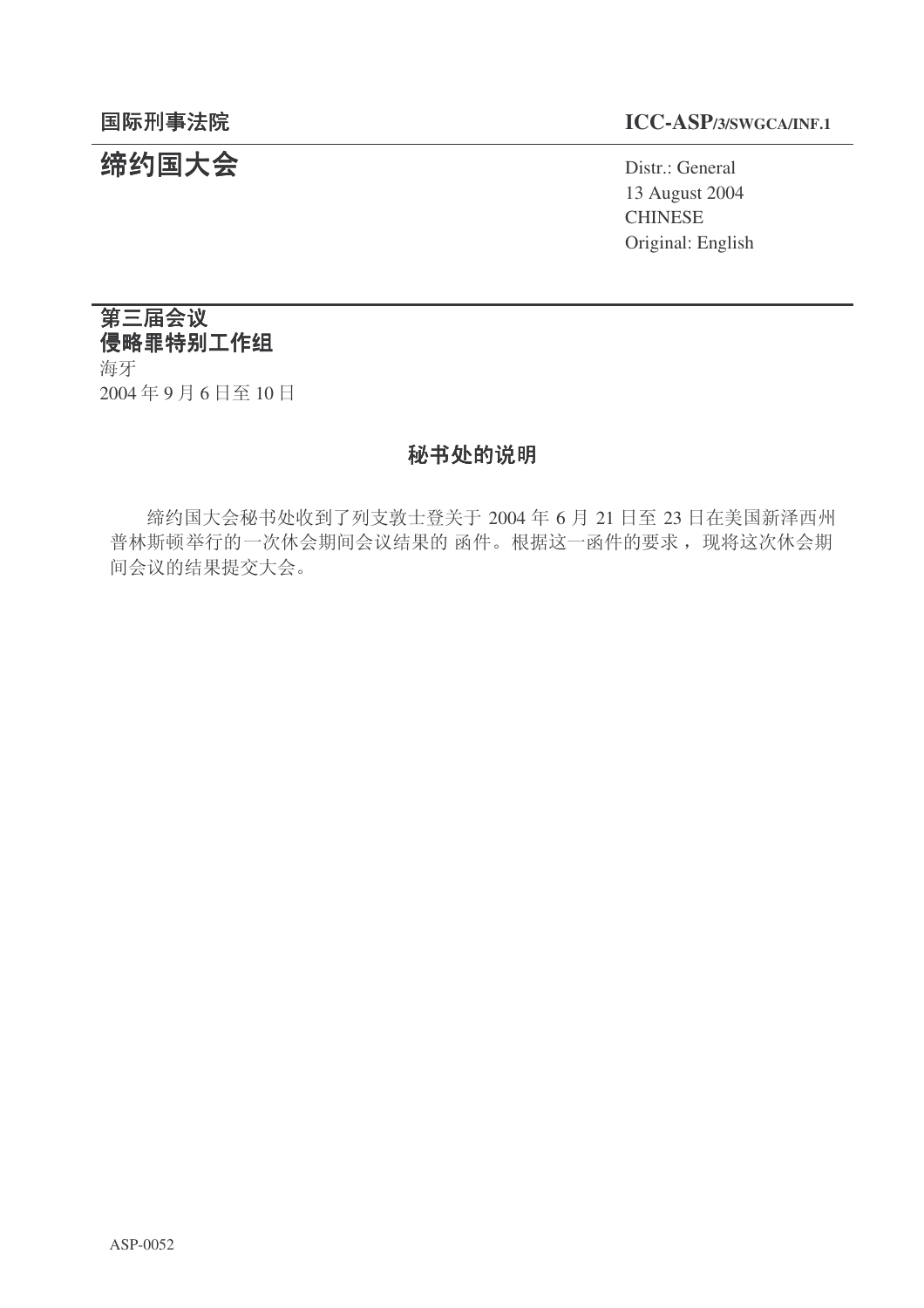[有意留作空白]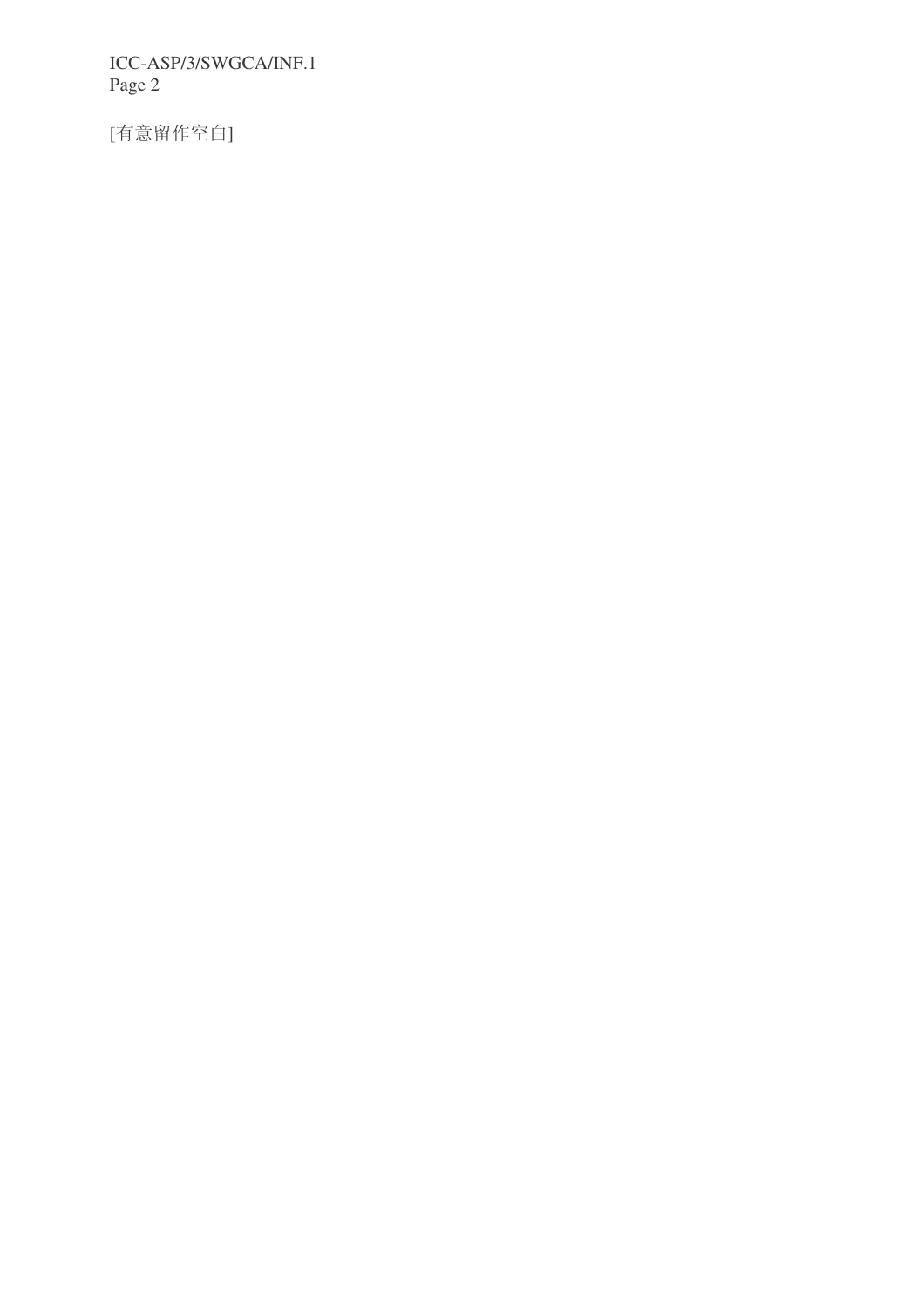## 2004年6月21日至23日在美国新泽西州普林斯顿大学 **Woodrow Wilson 学院列支敦士登自决权研究所举行的** 侵略罪特别工作组休会期间非正式会议

## 目录

|    |            | 段落        | 页次             |
|----|------------|-----------|----------------|
|    | A. 导言      | $1 - 4$   | $\overline{4}$ |
|    | B. 会议概要    | $5 - 64$  | $\overline{4}$ |
|    |            | 5         | $\overline{4}$ |
|    |            | $6-9$     | $\overline{4}$ |
|    |            | $10-19$   | 5              |
|    |            | $20 - 27$ | 6              |
|    |            | 28-34     | 7              |
|    | 6. 刑法的一般原则 | $35 - 64$ | 8              |
|    |            | $37 - 53$ | 8              |
|    |            | 54        | 10             |
|    |            | 55-56     | 11             |
|    |            | 57        | 11             |
|    |            | 58-63     | 11             |
|    |            | 64        | 12             |
| 附件 |            |           |                |
|    | L.         |           | 13             |
|    |            |           | 15             |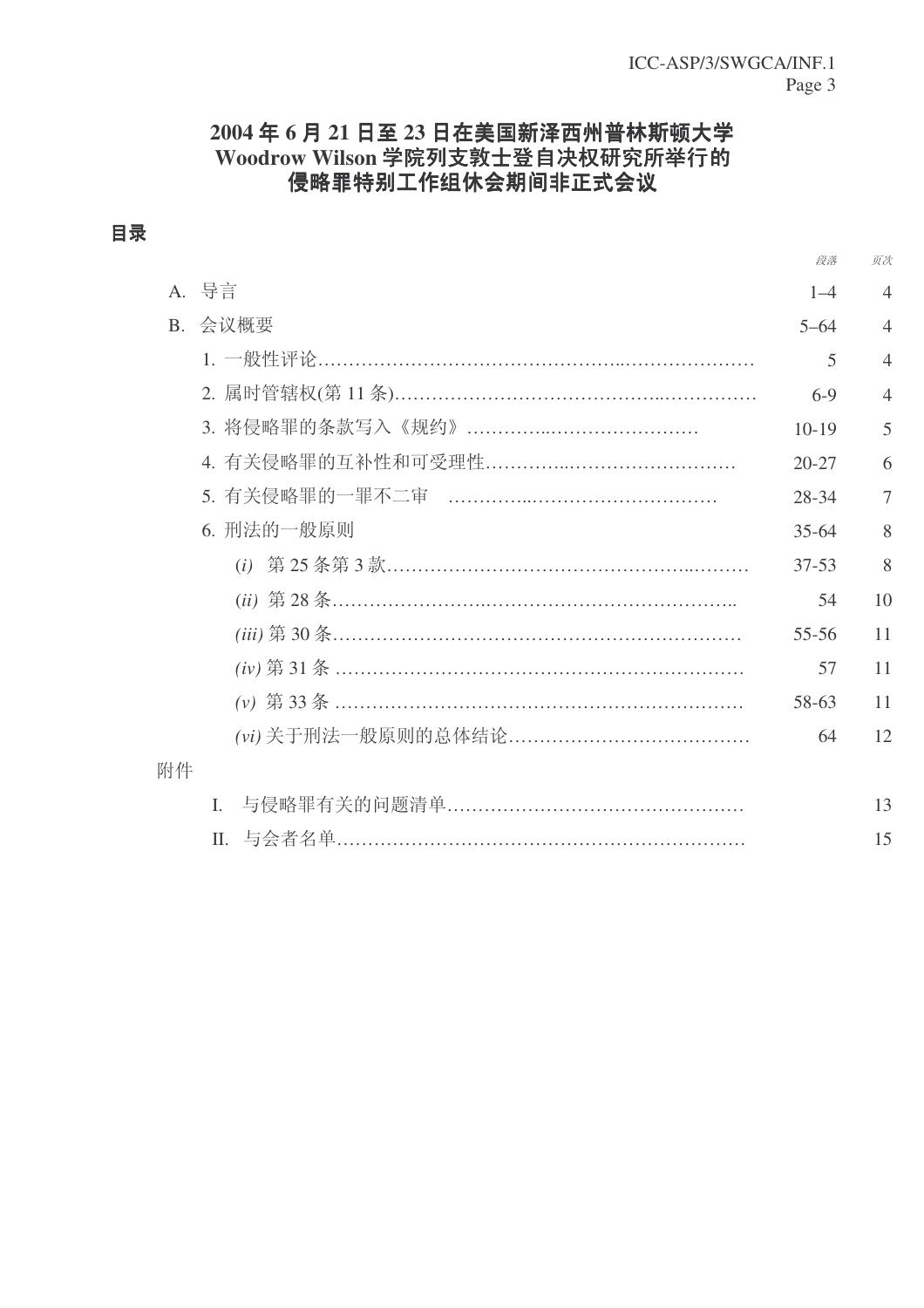## A. 导言

1. 应列支敦士登政府的邀请,并在缔约国大会框架内协商之后,于2004年6月21日至 23 日在美国新泽西州普林斯顿大学 Woodrow Wilson 学院的列支敦士登自决权研究所举行 了侵略罪特别工作组休会期间的一次会议。参加这次会议的邀请发给了所有签署罗马会 议最后文件的国家, 以及民间社会组织的某些代表。Christian Wenaweser 大使(列支敦士 登) 主持了会议。与会者名单载于附件 II。

2. 会议的议程根据文件 PCNICC/2001/L.1/Rev.1 中与侵略罪有关的可能的问题的初步清 单制定。讨论之后,对这一清单做了修改,以便反映自拟定初步问题清单之后所取得的 讲展。修改的问题清单载于本报告附件 I。

3. 休会期间会议的与会者感谢列支敦士登、荷兰和瑞士政府为这次会议提供了财政支 持,并感谢普林斯顿大学列支敦士登自决权研究所给与会者提供了一次非正式交换意见 的对话机会, 以及他们的热情款待。与会者希望缔约国大会, 如果可能, 可为其他这样 的会议提供条件, 同时做出必要安排, 以有助于用大会不同的工作语言讲行辩论。

4. 本文件不一定代表与会者政府的意见。本文件力争反映出关于侵略罪不同问题的结论 和意见: 大家认为, 这样的问题应根据在侵略罪方面做 的讲一步工作予以重新评估。大 家希望本文件的材料将有助于侵略罪特别工作组的工作。

## **B.** 会议概要

### 1. 一般性评论

5. 会议表示了这样的观点, 即缔约国大会的会议没有给大家期望的足够时间讨论侵略的 问题。大家还同意, 休会期间的会议应该寻求解决侵略 的技术方面的问题, 而这是在以 前的会议上没有解决的, 但无须涉及不大可能取得显著进展的核心问题。

### 2. 属时管辖权 (第11条)

6. 讨论的重点是法院是否应该对《规约》生效后、但在通过关于侵略定义的条款和法院 将行使管辖权的手段之前所犯下的侵略罪实施管辖权。虽然第 11 条没有具体涉及这样的 一种形势,但会议指出,第5条第2款并没有排除这样的可能性。

7. 另一方面,某些代表团认为,《规约》现有的条款,特别是第5条第2款很清楚地排 除了法院可以对侵略罪 行使管辖权, 直到对管辖权的定义和实施达成协议。会议强调, 严格遵守法律的原则是至关重要的, 因此, 在没有界定侵略的具体条款和犯罪的 各自要 件之前不能定罪。此外,即使某一国家要向法院提交一个案件, 第5条第2款将排除法院 可以实施管辖权。

8. 尽管如此,大家表示,做进一步的澄清可能是有益的,而且最好有一明确条款排除对 《规约》的追溯性适用。大家认为, 第 11 条第 1 款写入《规约》就是为了消除对追溯性 的任何模糊性,而且第5条第2款与第11条相关联。应记住的其他有关条款包括第12条 第3款、第13条第2项、第24条和第126条。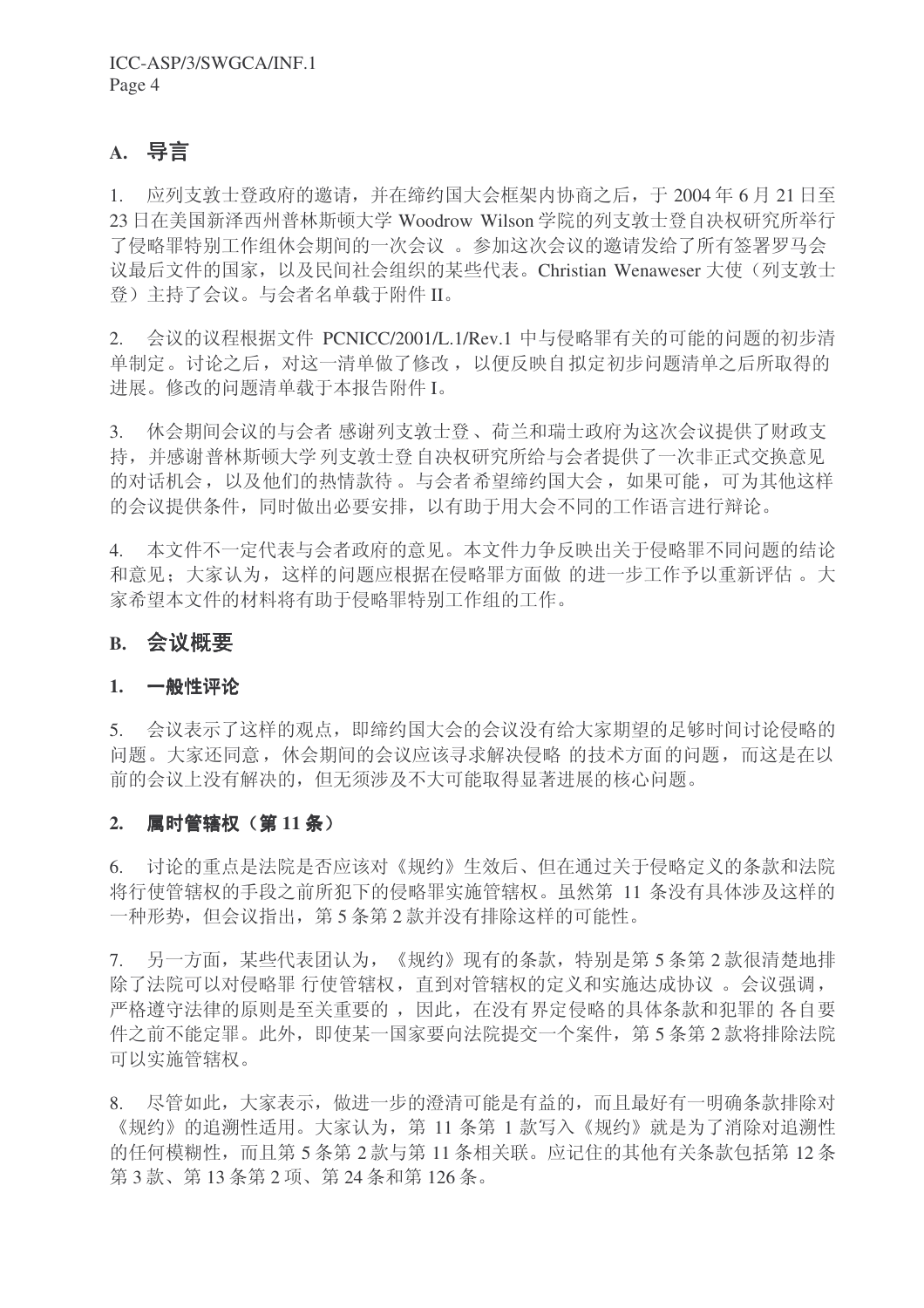结论

- 9. 大家同意:
	- 要通过的关于侵略的条款在性质上将是适用于将来的,而不具有任何追溯效力:
	- 一旦在实质性项目上达成一致意见, 所提几点值得再考虑:
	- 大家不反对具体说明关于侵略的条款将没有追溯效力;
	- 可在侵略条款本身做出这种澄清, 而且可与其他条款如第 11 条和第 20 条相互参 照。

#### 3. 将侵略罪的条款写入《规约》

10. 一开始,大家对界定侵略的条款及规定法院可以行使管辖权的条件的条款所放位置表 示了不同意见。

- 11. 关于如何放置这一条款大家表示了下述意见:
- a) 以下列方式将新条款综合到现有文本中:
	- 尽可能地插入第5 条第2款, 或其他现有条款: 这将避免需要重新排列条款顺序 所带来的复杂性, 另外把这些内容放在一起可以最好地保留侵略条款不同要件之 间的关系;
	- 在关于侵略的条款中插入一条新的 8(a),关于定义的条款也可包括某些刑法的原 则。
	- 将第9条和第10条合并在一起, 这样可以使得这一插入能最小程度地打乱其他条 款的排列顺序。尽管如此, 还是有人表示反对这样的合并, 因为那些条款涉及的 问题是不同性质的,因此,应该保留为单独的条款。
	- 在第9条中, 包括一些涉及侵略罪要件的文字; 行使管辖权的条件可以写入一个 新的段落, 插入第12条或第5条第2款:
- b) 将这些新的条款作为《规约》的新的附件插入, 虽然根据《联合国宪章》的内容和 《国际刑事法院规约》,他们是《规约》的一个组成部分。
- c) 将这些条款作为一个单独的议定书, 包括这些新条款, 这一意见得到了有限的支 持。大家指出,这将为议定书的生效带来问题。

12. 大家还注意到, 重要的是界定侵略的条款和法院行使管辖权条件的条款的生效时间, 对某一特定国家应该是同样的,在这方面,大家提及了第121 条第 4 款和第 5 款。

13. 大家还提到, 一旦第12 条第 4 款的要求已达到, 第 5 条第 2 款所阐述的侵略条款是 否将适用于所有缔约国, 或各国是否可以根据第 121 条第 5 款"选择不遵守"这样的条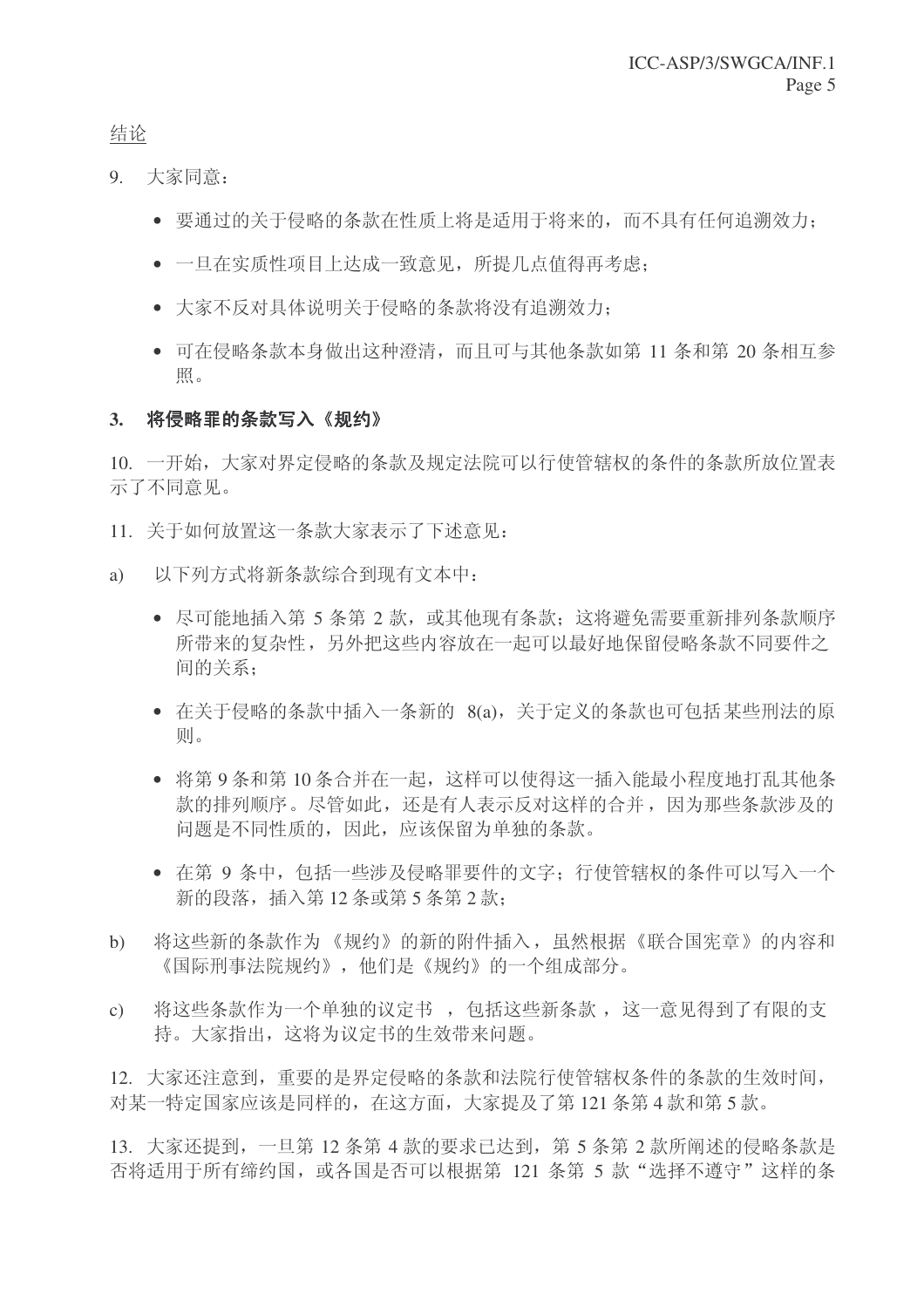款。在这方面,大家提到,有必要避免对根据第5条第1款所列法院管辖权内的不同犯罪 的区别对待。

14. 此外, 大家提出, 第5条第2款没有使用"修改"这一术语, 这样就可能使侵略的待 定条款在插入时本身不构成修正, 但这将完成在罗马开始的这一讲程。

15. 大家提到,文字本身并没有对这一问题提供明确的指导,而且筹备工作并未证明是有 用的,因为第5条第2款是在最后条款的工作结束以后、在罗马会议的最后阶段出现的。

16. 此外,大家指出,如果某一国家在关于对侵略行使管辖权的待定条款生效之后成为缔 约国, 将会出现关于这一国家的 另外一种复杂情况。在这种情况下, 看来该国将成为修 改后的《规约》的签约国。某些代表团认为, 《维也纳条约法公约》第40 条第 5 款提出 了这样的可能性, 即在这种情况下, 一个国家可以选择是否接受这些修改。

17. 大家对所通过的关于侵略的任何新条款是否都适用于某一国家表示了不同意见。一方 面, 几个代表团认为, 第 121 条第 5 款将适用, 这样就要求某一国家接受对第 5 条的修 改: 对第 6、7 和 8 条的修改也是如此。大家提到, 各国一直是这样理解的, 因为第 121 条第5款在起草时大家就考虑到了侵略问题,然而,大家还指出,在起草这一条款时,这 样的理解是适当的,只是因为那时侵略尚未包括在法院有管辖权的犯罪中。

18. 然而,还有一种不同意见认为,对《规约》所做的关于侵略罪的修改应不妨碍第 121 条第4款。根据这一想法,一旦达到这些修改所需要的批准书或接受书数目,这些修改将 对所有缔约国具有法律约束力。根据第121 条第6款, 任何缔约国如不退出《规约》, 将 不能"选择不遵守"这些修改。持这种观点的人特别强调,需要以对待其他犯罪的同样 方式对待侵略罪,因为这是在将其写入《规约》时的本意。

#### 结论

- 一种意见强烈地认为应将侵略的 定义和法院对这一罪行行使管辖权的条件写入 《规约》,这样就打消了要为这一目的起草一份单独的议定书的想法。
- 大家还同意, 只应该对《规约》做出最少的、必不可少的修改。一旦进行了这些 修改, 第5条第2款最终将被删除。
- 与对《规约》的那些修正相关, 会议提出了两种明显的可能性: 这些条款可在 《规约》中成为单独的条款, 也可将这些条款分开并插入现有文本的不同条款 中。

19. 然而, 就某一国家是否可以"选择不遵守"法院对侵略罪有管辖权的条款, 没有达成 一致意见。在这一问题上的观点是,要视第121条第4款或第5款是否适用于关于侵略的 任何新条款而定。

#### 4. 有关侵略罪的互补性和可受理性

20. 会议还就《规约》关于互补性的条款是否适用于侵略罪,以及是否可能需要修改这些 条款或补充新的条款, 提出了问题。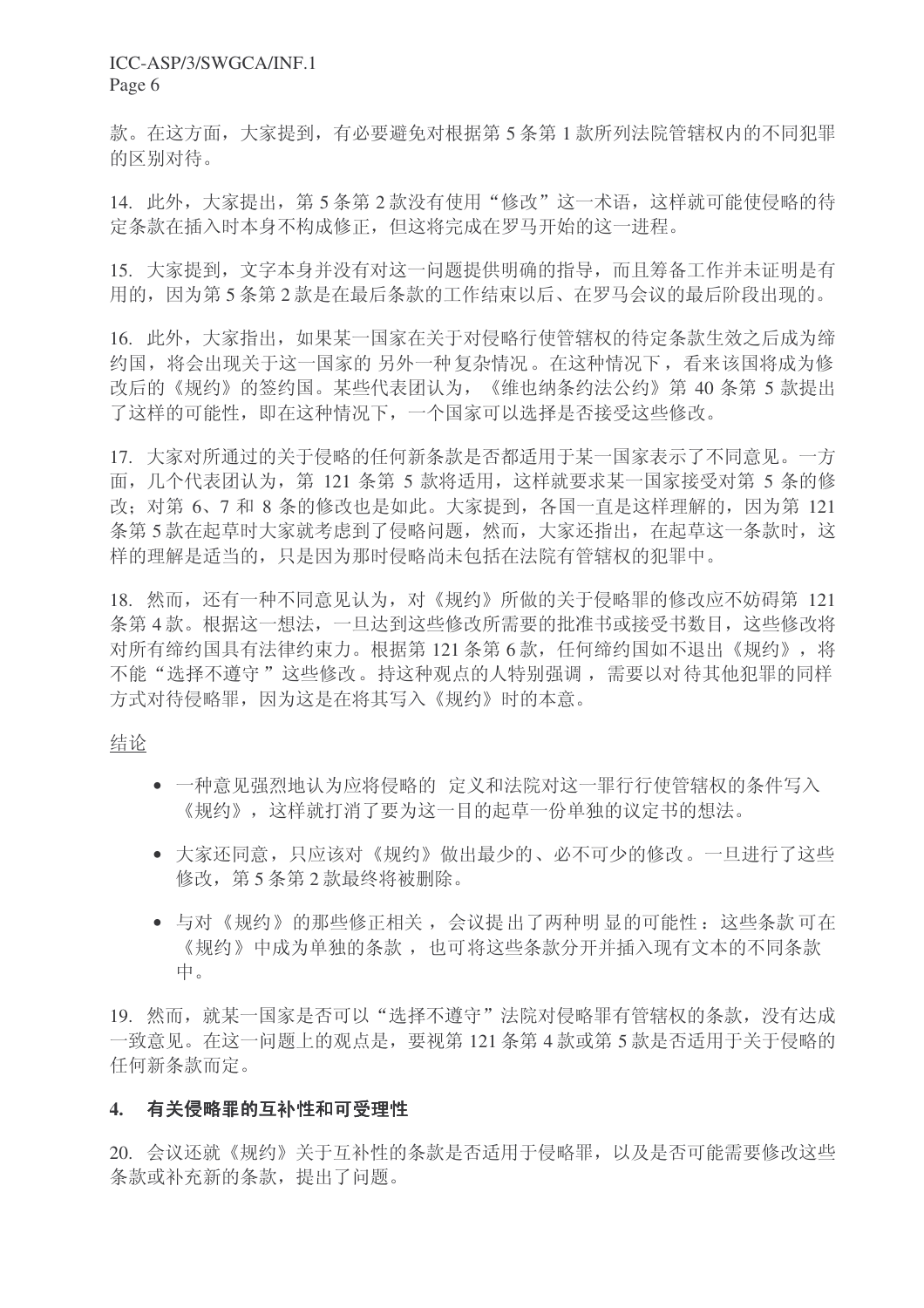21. 大家普遍同意, 看来目前话用于侵略罪的条款没有引起问题。

22. 会议强调, 互补性和可受理性的问题与侵略的定义和安理会的作用密切相关。在这方 面, 会议指出, 只有某些国家的国家法 律中已将侵略定为犯罪。关于安理会的作用大家 提出, 当安理会在处理一个案件时, 某一国家是否可以再插手。

23. 会议指出, 侵略罪与法院管辖下的其他犯罪不同, 因为这可能需要安理会事先决定是 否已发生了侵略;然而,实施关于侵略的国家法律,却不需要这样的决定。其他代表团 认为, 国家的法律应该与适用的国际法相一致。

24. 有人表示, 如果认为需要事先决定某一侵略行为, 那么就应该由法院决定个人的罪 责。

25. 一种观点还提请注意这样的可能性, 即《规约》的某些条款可能被理解为赋予法院对 以下情况的管辖权: 某一"胜利的"国家将起诉一些个人而不充分尊重他们的权利。另 一种情况可能出现, 当某一"受害"国家由于害怕侵略国而对 某些个人没有进行起诉。 可以从这一角度来理解的条款有第17条第2款第3项和第53条第1款第3项。另外,有 人认为, 法院从来未被看作、而且也不应该被认为是针对国家决定的上诉法庭。

26. 尽管如此, 会议指出, 这些关切的问题可以通过对《规约》条款的理解加以解决, 因 此不需要讲行任何修改。

#### 结论

27. 达成了如下一致意见:

• 第 17、18 和 19 条按目前的措词可以适用, 所提出的几点在对侵略罪定义及法院 行使管辖权的条件达成一致意见后,需要再次考虑。

#### 5. 有关侵略罪的一罪不二审

28. 关于第 20 条, 提出了以下问题, 即就战争罪、危害人类罪和灭绝种族罪被法院定罪 或宣布无罪的人 随后是否可以由法 院以侵略罪加以 审判。另外,也提出了以下类似的疑 问, 即法院在判决一个人犯有或不犯有侵略罪之后是否 还可以就战争罪、危害人类罪和 灭绝种族罪对同一人讲行审判。

29. 还提出了如何将侵略罪纳入第 20 条第 3 款的问题, 因为, 目前该条款所指的只是第 6、7和8条所禁止的行为。

30. 另外还提出, 第 20 条第 1 款中"据以…的行为"中的"行为"一词的意思要比《规 约》其他部分中同一词的意思更广泛,因为在这种情况下,该词似乎既包括犯意也包括 犯罪行为。该词也被解释为称得上是犯罪的行为,而不是能使犯罪实现的行为。

31. 讨论中还指出, 第20 条第 2 和第 3 款必须在互补性和可受理性的范畴内来理解。讨 论中注意到了第1款和第3款("行为")的措词与第2款("犯罪")不同。法院不能 够就某个国家法庭以前曾起诉过的行为对个人进行审判, 除非符合第20 条第3款第1或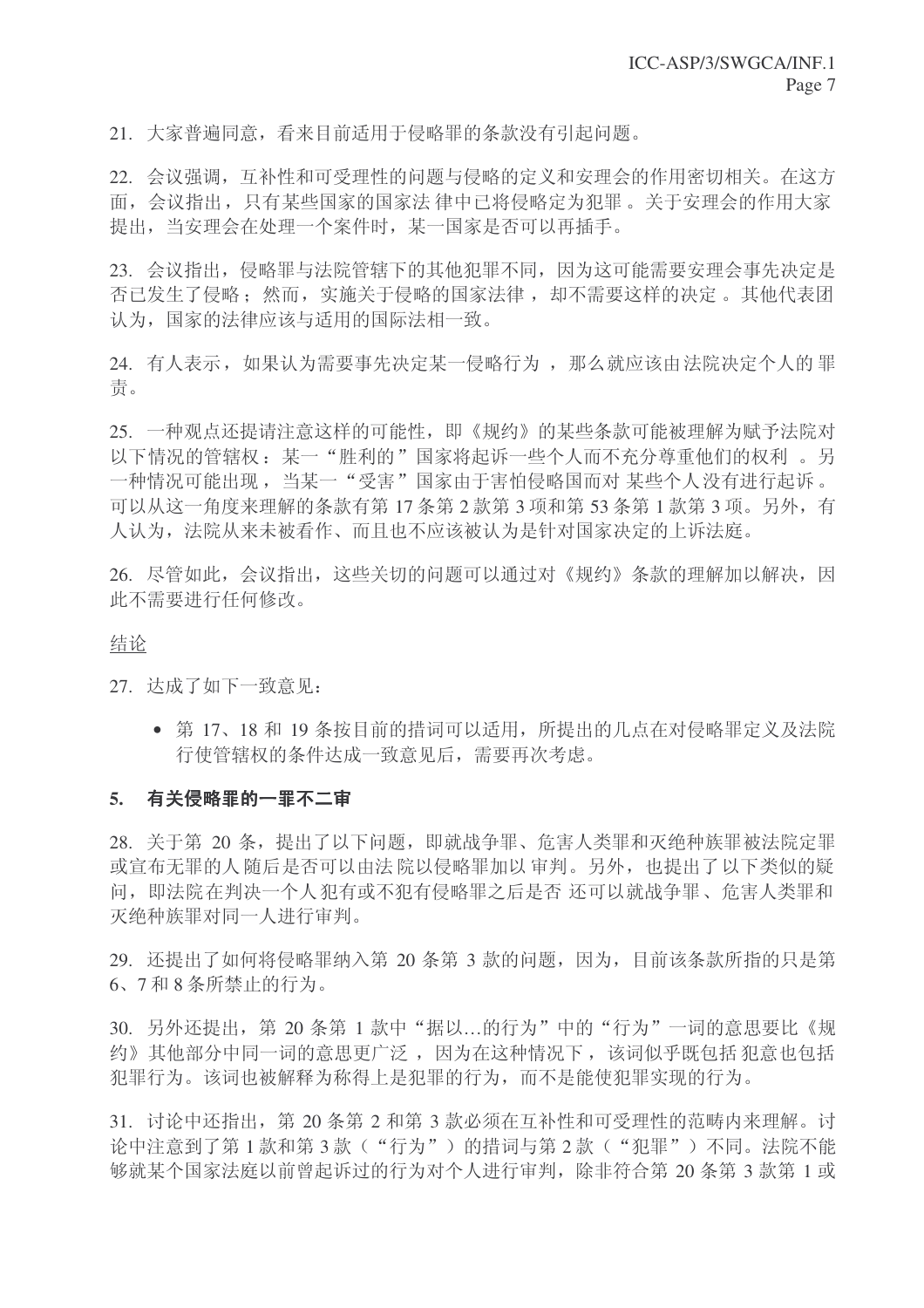第2项中的条件。但是,因某一罪行受到法院审判的个人可以在国家一级就不同的罪行受 到审判, 即使所根据的事实是相同的。

32. 有一种观点认为, 第20 条第 3 款第 2 项也可以解读为胜利的一方, 强行采用其特殊 形式的司法,可能会损害被告人的权利。

33. 尽管如此, 会议指出, 就一罪不二审而言, 相对法院管辖权内的其他罪行, 侵略罪不 是唯一的,而且最好的办法是按个案处理的原则通过司法解释来解决这一问题,这样可 以考虑到各自的犯罪要件。

## 结论

34. 达成了如下一致意见:

- 目前的条款是充分的:
- 讨论中就第 20 条的解释提出的一些问题值得进一步研究, 但是这些问题不是侵 略罪所特有的:
- 一旦对同侵略罪有关的条款形成了一致意见, 就应当在第20条第3款的导言中提 及这些条款。

#### 6. 刑法的一般原则

35. 工作组讨论的重点是 2002 年 7 月由协调人提交的讨论文件<sup>1</sup>第 3 段的内容, 该段建 议,《规约》第25条(个人刑事责任)第3款、第28条(指挥官和其他上级的责任)和 第 33 条 (上级命令和法律规定) 不适用于侵略罪, 因为这几条被认为不符合讨论文件第 1 段所载侵略罪的初步定义。第 25 条被排除在外,因为感到这一条同协调人的文件第 1 段相重叠,而第28条和第33条被排除在外是因为侵略罪是一种领导人的犯罪。

36. 讨论中表示了一种总的看法, 即刑法的一般原则应当适用于所有的犯罪, 除非是有特 殊的原因而不适用这些原则。

#### 第 25 条第 3 款

37. 一种主张将第 25 条第 3 款排除在外的观点认为, 这样做就不会使普通十兵对帮助或 纵容犯罪承担责任。工作组注意到第25 条第3款涉及的是共同刑事责任,这是同侵略罪 初步定义所要求的领导人的作用不相符合的, 该定义是指命令或积极参与侵略行为。在 这方面,工作组谈到,第25 条第3款第1至4项不应当适用于侵略罪,有人担心,适用 第25条第3款可能会因此而冲淡侵略罪作为一种领导人犯罪的性质。

38. 其他人感到, 将第 25 条第 3 款适用于侵略罪是十分重要的, 特别提到了第 6 项, 该 项涉及的是意图概念, 在这方面, 工作组注意到, 第 25 条第 3 款第 6 项中的意图概念不 同于初步定义中的发动概念, 因而有理由保留前者。另外还提到, 需要分析行为没有完

 $^{1}$ 见 PCNICC/2002/WGCA/RT.1/Rev.2 文件。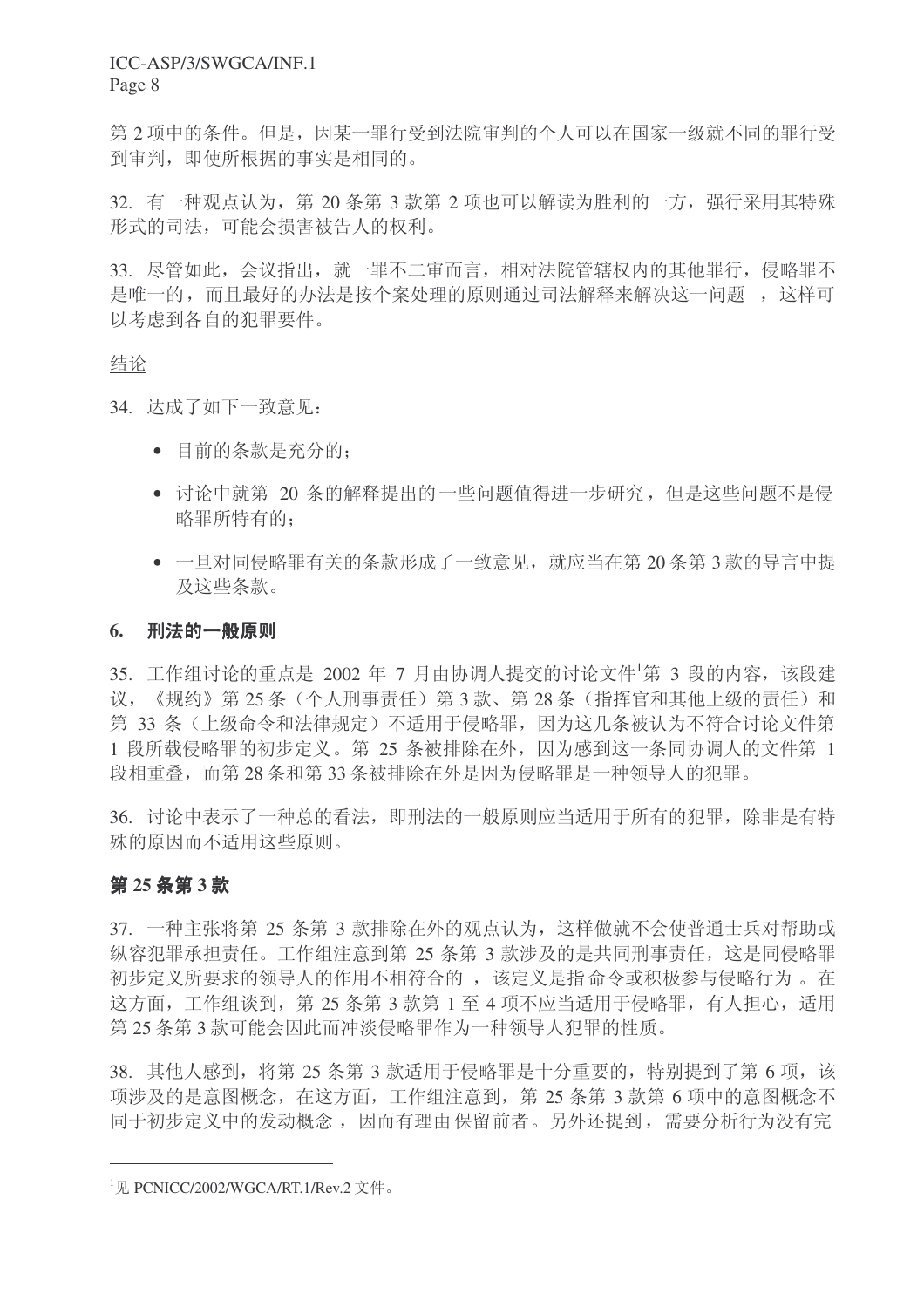全实施是自愿的还是外界因素阻止了犯罪的完成。另外, 还注意到第25条第3款第2、3 和 4 项已经仔细考虑到了法院管辖权内其他犯罪企图的责任, 而侵略罪是比其他犯罪更为 严重的罪行。

39. 其他人认为, 侵略罪只有在侵略行为事实上已经实施的情况下才存在的, 因此单纯的 企图将不在初步定义的范围之内。因此,如果认为对侵略行为必须做出事先的决定,那 么实施犯罪的企图就是不可能的。

40. 另外,关于企图的概念,有人提到,需要区分集体行为(在这种情况下必须确定某些 起点界限)和个人行为。例如,在边界大规模陈兵是一种企图还是他们必须首先越过边 境。虽然初步定义要求完成行为, 但是, 习惯法没有这种限制。关于个人行为, 将命令 实施侵略罪的企图包括在内被认为是不可取的。

41. 最好将与侵略罪定义有关的问题在定义中彻底解决, 这样就不必要涉及第 25 条第 3 款的适用性问题。这样,初步定义将反映出所有的犯罪要件。

42. 另外一种观点认为,同法院管辖权内的其他犯罪相比,不应对侵略罪采取区别对待办 法,而且对初步定义做任何补充或删除都要谨慎从事。

43. 在这方面, 工作组注意到, 分析第 25 条第 3 款的内容与初步定义之间的不同, 将证 明是十分有助于确定应当将前者中的哪些要件排除在外。这种分析还必须确定 习惯国际 法是否已经包括了上述区别。

44. 还表示了如下意见,通过保留第 25 段第 3 款第 4 项的适用性,可以使对一个国家行 动没有直接控制权、可是在实施侵略行为中发挥重要作用的人 (如情报人员)对侵略罪 承担刑事责任。这一问题也许最好留给法官来决定。

45. 讨论中还表示了这样的观点, 即第 25 段第 3 款第 1 项应当保留下来以便保持犯罪的 逻辑结构,并且将领导人群体包括进来。

46. 但是, 其他人支持第 25 条第 3 款适用于侵略罪, 工作组注意到, 这一点实际上曾经 是一种认识,它说明了为什么共同犯罪没有包括在以前有关侵略罪的建议之中。

47. 有人表示, 否认第 25 条第 3 款的适用性, 会产生不将联合行使领导权的情况(如第 4 项所述) 包括在内的危险。在这方面注意到了这一事实, 即《规约》中的其他犯罪也会 产生领导权的问题, 但是所提条款被认为适用于这些犯罪, 因此, 没有理由只在侵略罪 的问题上采取不同的做法。

48. 然而, 也有人提出, 侵略罪不同于其他犯罪, 因为, 初步定义包括了"故意或明知" 等要件或参与问题,而这些已包括在了一般的原则中;另外一个独特的特征是它的领导 性, 尽管这种领导是限于一个人还是限于指挥链中的高层的指挥官仍有待确定。

49. 在这方面, 也有人建议, 能对国家政策施加决定性影响的所有人员都应该承担刑事责 任, 这样可以将政治、社会、企业和精神领导人都包括在领导 群体之内。有人表示, 初 步定义已经很广泛,能够将大部分有影响的领导者包括在内。然而,另外一种观点认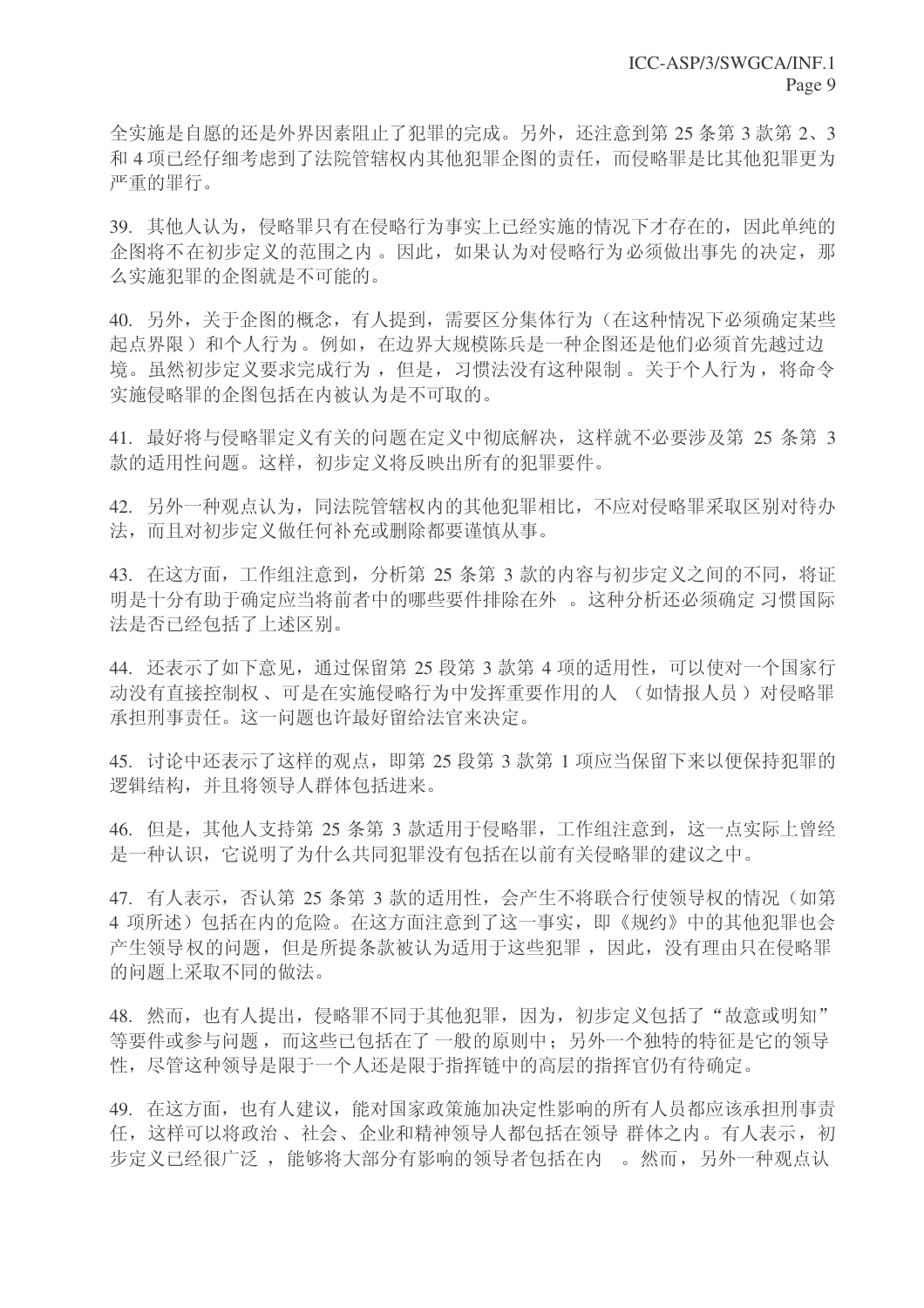为, 侵略罪的责任应 当理解为是相当严格的, 基本上限于政治领导人, 不包括那些显然 对一个国家的行动没有有效控制能力的人员,如顾问。

50. 关于这一点, 侵略罪的责任在定义本身中可以 限于高层领导人, 这样就不必排出第 25 条第 3 款的话用性。

51. 有一种建议是应避免初步定义所造成的目前这种情况,初步定义既包括了侵略罪的定 义, 也包括了犯罪要件; 采用两条不同的条款将可以清楚地表明哪些个人应当负有刑事 责任。

52. 作为单纯的排除或不排除第 25 条第 3 款适用性之外的一种选择, 找到了第三种办 法。这就是肯定侵略是一种"领导人犯罪",同时通过新增第 3 款(a)来使第 15 条所列举 的更广泛的个人刑事责任继续适用, 第3款(a)如下:

 $43(a)$ 

虽然有以上第3款的规定,但是处于有效地控制或指挥某国政治或军事行动地位并有下列 情形之一的人, 应对本法院管辖权内的侵略罪负刑事责任, 并受到处罚:

[重复第3款第1项至第6项]"

#### 结论

53. (a) 达成了以下一致意见:

- 侵略是一种犯罪, 其特点是由那些处于领导地位的人实施;
- 第 25 条第 3 款与协调员所提出的定义<sup>2</sup>有很多重叠。尽管如此, 对于在这种情况 下应当怎么办产生了不同意见:
	- ◎ 排除第 25 条第 3 款对侵略罪的活用性, 或者
	- <sup>。</sup> 继续保留第 25 条第 3 款对侵略罪全部或部分适用性:

(b) 对于是否应当将企图实施 侵略罪包括在内以及实际上是否可能, 存在着不同意 见。

(c)作为另外一种选择, 会议提出了这样的建议, 即应当通过在第 25 条本身之内加入 新的词句来澄清这一问题。

### **28** ᴵ

54. 讨论中表示了这样的意见, 即这一条可以适用于侵略罪, 因为在一些有限的边界情况 中, 第二级指挥官可能担负着他/她的上级所没有完全行使的职能。在这方面, 保留定义 中"积极"一词的重要性得到了强调,以便不使那些有名无实的指挥官承担全部责任,

 $2 \nabla$  PCNICC/2002/WGCA/RT.1/Rev.2 文件第1段。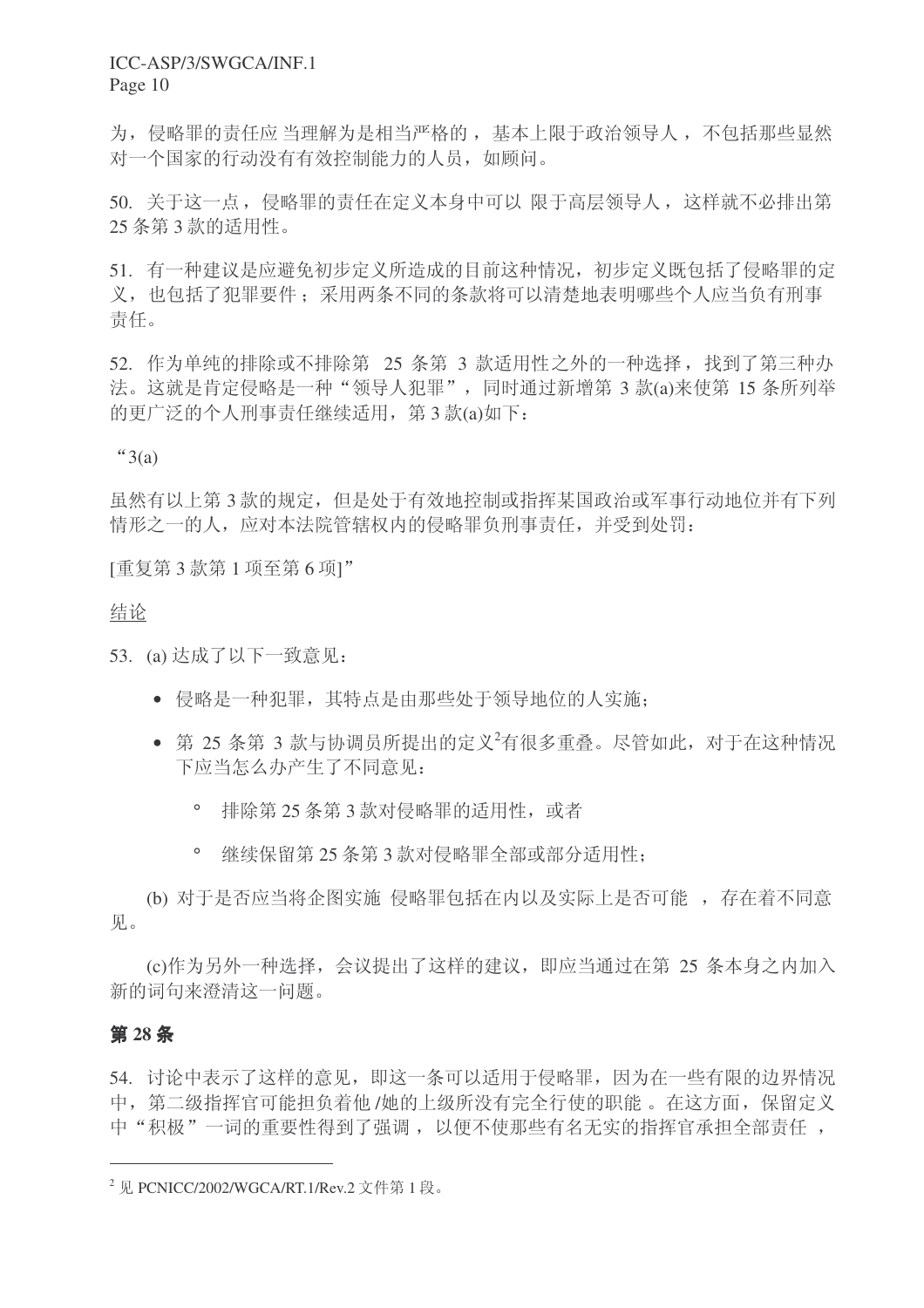虽然有人对"积极"一词的话用表示担心,因为它有可能被解读为将与第 28 条设想的那 些情况类似的情况排出在外, 即处于有效控制地位的人, 通过他/她的不作为使侵略行为 得到实施的情况。但是普遍的意见认为第 28 条不适用于侵略罪,因此协调员文件中第 3 段有关的提法应当保留。

## 第30条

55. 讨论中谈到初步定义中"故意或明知"的使用似乎是对第 30 条中已有的词句的多余 重复, 这样的措辞可能会造成错误的印象, 即对于侵略罪需要有特殊的意图。虽然有些 人赞成删除这一措辞,但是也注意到,在第8条战争罪中也几次提到了故意。大家认为, 该词句可以从定义中删除。

#### 结论

56. 一旦就初步定义达成一致意见,可将"故意或明知"从中删除。

### **31** ᴵ

57. 会议得出的结论是, 讨论表明将该条适用于侵略罪不会造成特别的困难。

### **33** ᴵ

58. 会议注意到, 在侵略罪方面, 对于这条是否将使上级命令成为所依赖的一种辩解, 或 者这一条是否会在实际 中排除这种可能性, 存在着不同的学术意见。代表们在讨论中忆 及, 在很多情况下, 上级同时也是服从于其他的个人, 这一情况在讨论中必须考虑到。 讨论中还谈到, 如果第三方如安全理事会或国际法院 对侵略行为做出事先决定被认为是 必要的, 那么预见到这种决定 将是不可行的, 因此, 侵略行为也就不可能是 "被命令 的"。

59. 有些人认为第 33 条对侵略罪是不适合的, 特别是因为其适用性可以减少政治领导人 的基本责任;根据这一观点,很显然不能将军事指挥官置于一种怀疑从政治领导人那里 得到的命令的情况之中,因为这样可能瓦解指挥链。然而能够有效地行使控制权的军事 指挥官已经包括在了定义之中。另一方面,也感到高级军事指挥官实际上能够对复杂的 局势形成他们自己的意见,因此最好是让法官分析他们在一个特定案件中的责任: 第 32 条事实错误或法律错误对于某些情况是适用的。

60. 尽管如此, 也表达了这样的意见, 即应当保留第 33 条, 以强调个人在起领导作用的 人员中的责任; 如果排除了这一条的适用性, 可能有人会争辩说, 个人只是服从上级的 命令。

61. 作为与排除第 33 条不同的一种选择办法,有人建议可以将侵略罪纳入第 33 条第 2 款: 但是有人对这一点表示怀疑, 讨论中指出在实际中, 很少会直接命令"实施侵略" 或第 33 条第 2 款所设想的其他犯罪。但是也有人表示, 一项可能相当于侵略行为的命令 不一定就是第33条第2款谈到的"明显不法"。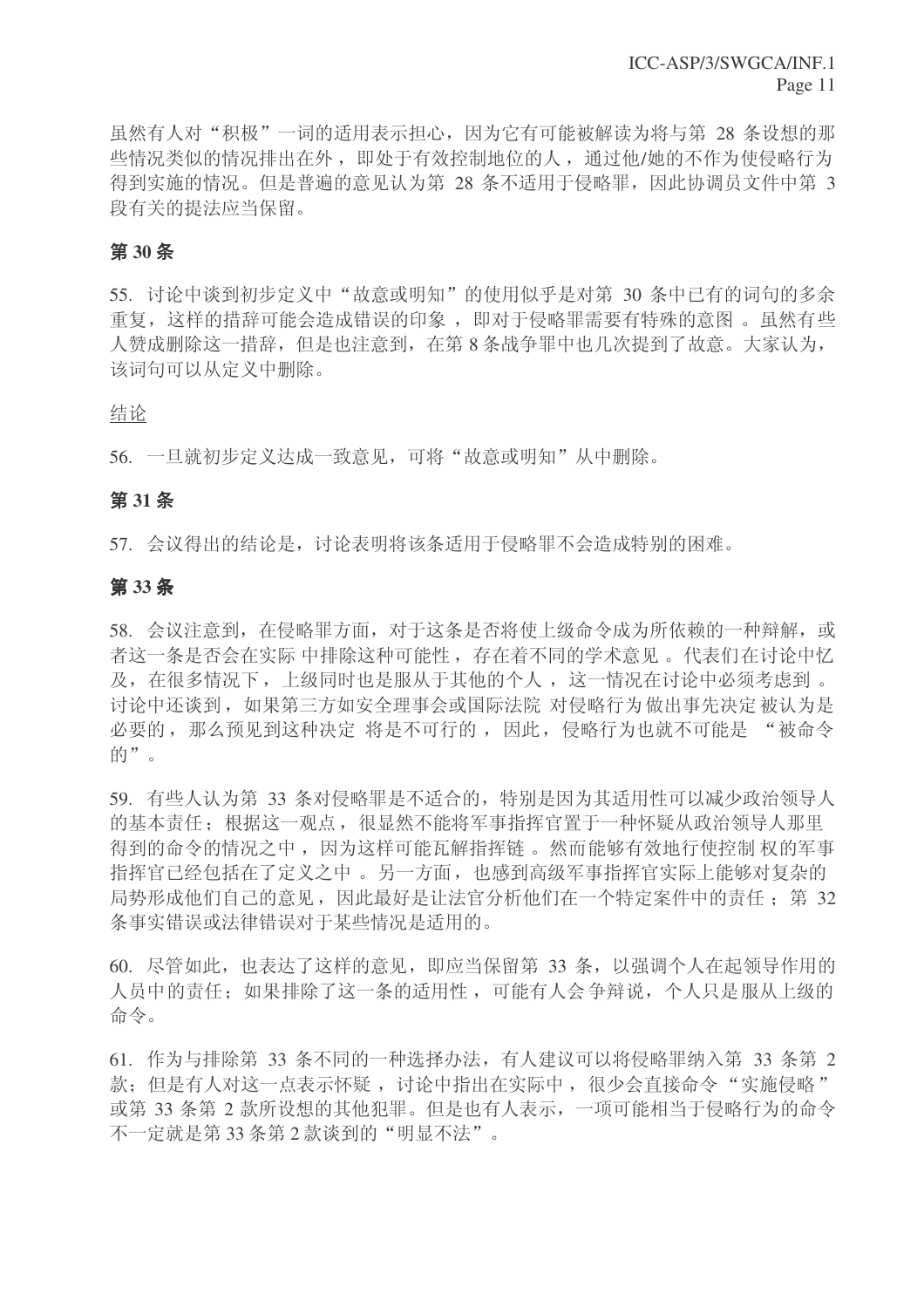62. 会议注意到, 重新起草的第 33 条第 2 款的意思似乎不同于初步定义中"对《联合国 宪章》的公然违反",因此建议所讨论的这些问题应当在定义本身中加以解决。

结论

63. 会议形成的一致意见是, 需要根据不同的意见进一步审议第 33 条对侵略罪的适用 性。

关于刑法一般原则的总体结论

64. 会议形成的一致意见是以后需要对第 25 条第 3 款、第 28 条、第 30 条和第 33 条进行 进一步的审议,而《规约》第三部分中的其他条款不再需要进一步的讨论。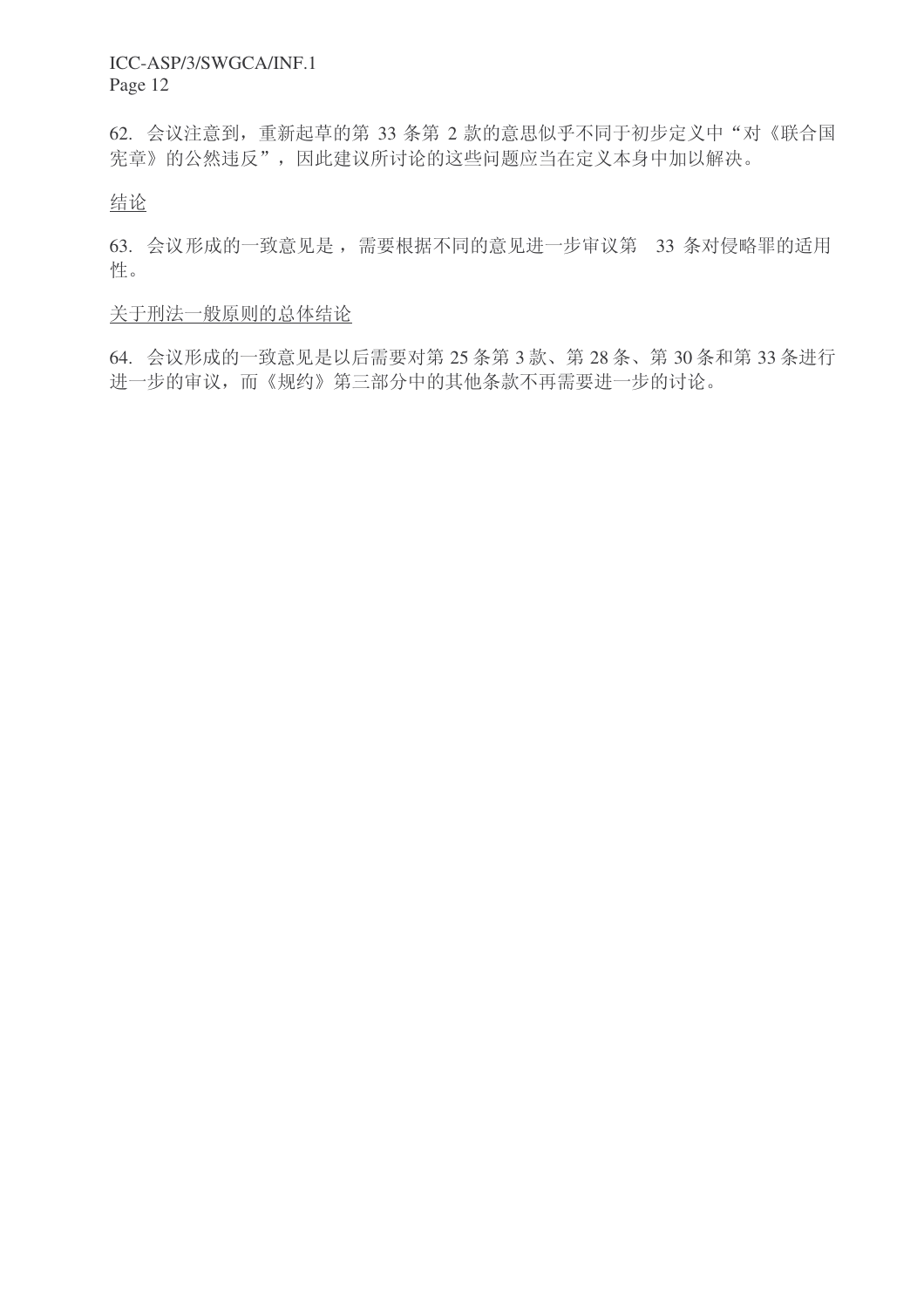#### 附件 I

#### 与侵略罪有关的问题清单

下面是根据《罗马规约》第5条第2款和联合国设立国际刑事法院全权代表外交会议 F 决议第7段, 在起草关于侵略罪的条款的建议中应解决的问题的清单。

注意: 这一并不完整的清单旨在 促进对可能的问题的专题讨论, 这些问题大部分是紧密 相互关联的。这一清单是根据载于 PCNICC/2001/L.1/Rev.1 文件中的初步问题清单准备 的, 后经 2004年6月 21 日至 23 日在普林斯顿大学列支敦士登自决权研究所举行的休会 期间会议修改。

## I. 与《罗马规约》有关的问题

- 定义
- 法院行使管辖权的条件
- 与《联合国宪章》有关条款的一致性
- 互补性和可受理性

#### • 一罪不二审

会议讨论了后两个问题并一直认为它们现在不造成什么特别问题。大家还认为这两个 问题应根据对侵略罪商定的定义和法院对侵略罪行使管辖权的条件重新审议。

#### ● 刑法的一般原则

《规约》第三部分的下述条款需要根据商定的侵略罪的定义和法院对侵略罪行使管辖 权的条件重新审议:

- $(i)$  个人刑事责任 (第25条)
- *(ii)* 指挥官和其他上级责任(第28条)
- *(iii)* 心理要件 (第30条)
- (iv) 上级命令和法律规定 (第33条)

#### • 调查和起诉

结合侵略罪审议关于犯罪的调查和起诉的条款(例如开始调查(第53条))

#### • 国家安全资料

审议与侵略罪有关的关于保护国家安全资料的条款(第57条第3款第3项、第72 条、第93条第4款和第99条第5款)。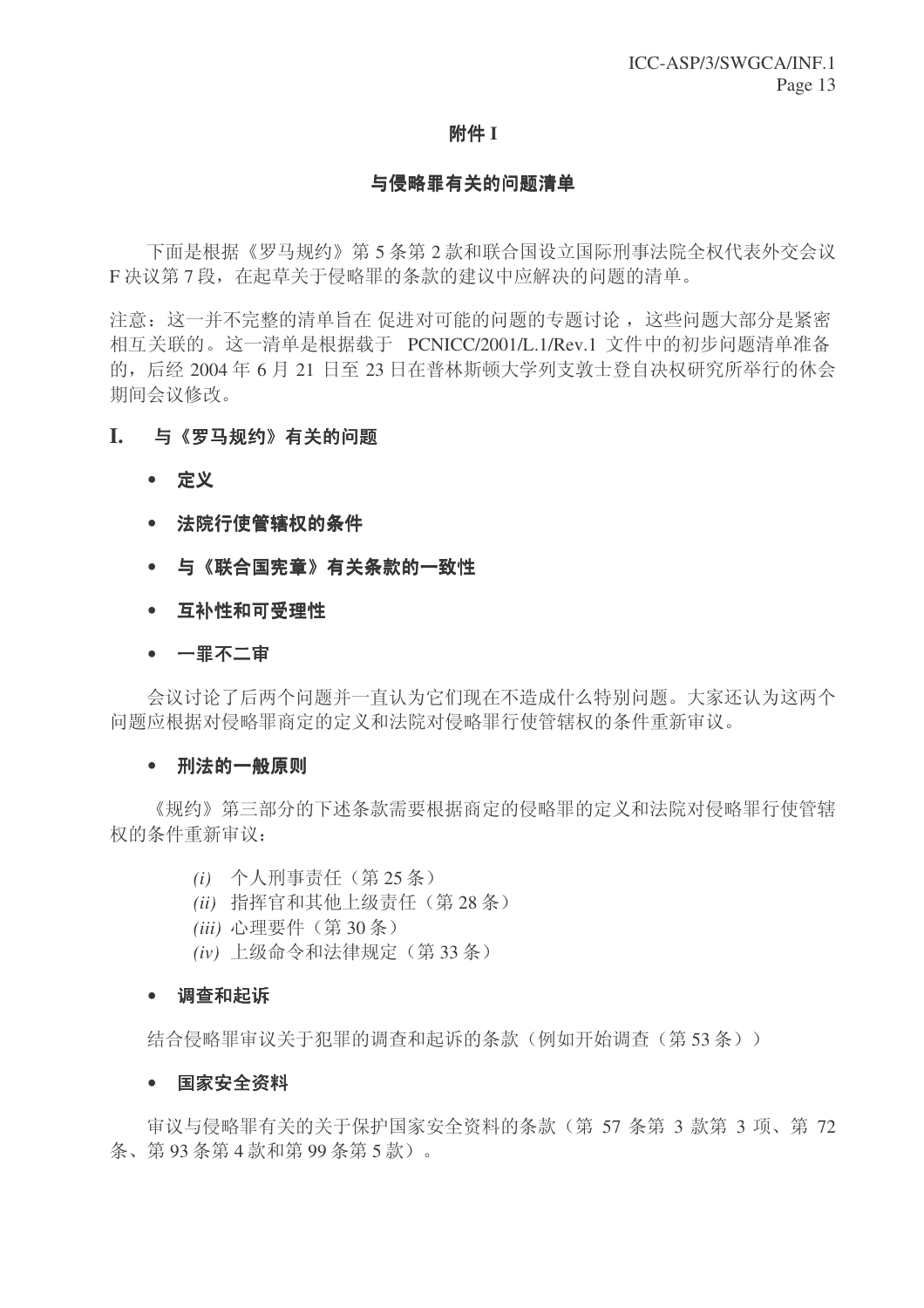## • 国际合作和司法援助

根据互补原则对侵略罪的适用性可能需要重新审议这些条款。

## • 最后条款

特别是第121 条需要重新审议。

## II. 与犯罪要件有关的可能的问题

- 侵略罪的要件应在F决议中而不是《罗马规约》第9条中做出规定。
- 考虑依照《罗马规约》第9条提出的其他犯罪要件的结构和一般条款以确保一致 性。
- 缔约国大会或审查大会重新通过犯罪要件。

## III. 与《程序和证据规则》有关的可能的问题

• 由筹备委员会审查《程序和证据规则》的最后文本以确定是否存在需要审议的、 与侵略罪有关的条款。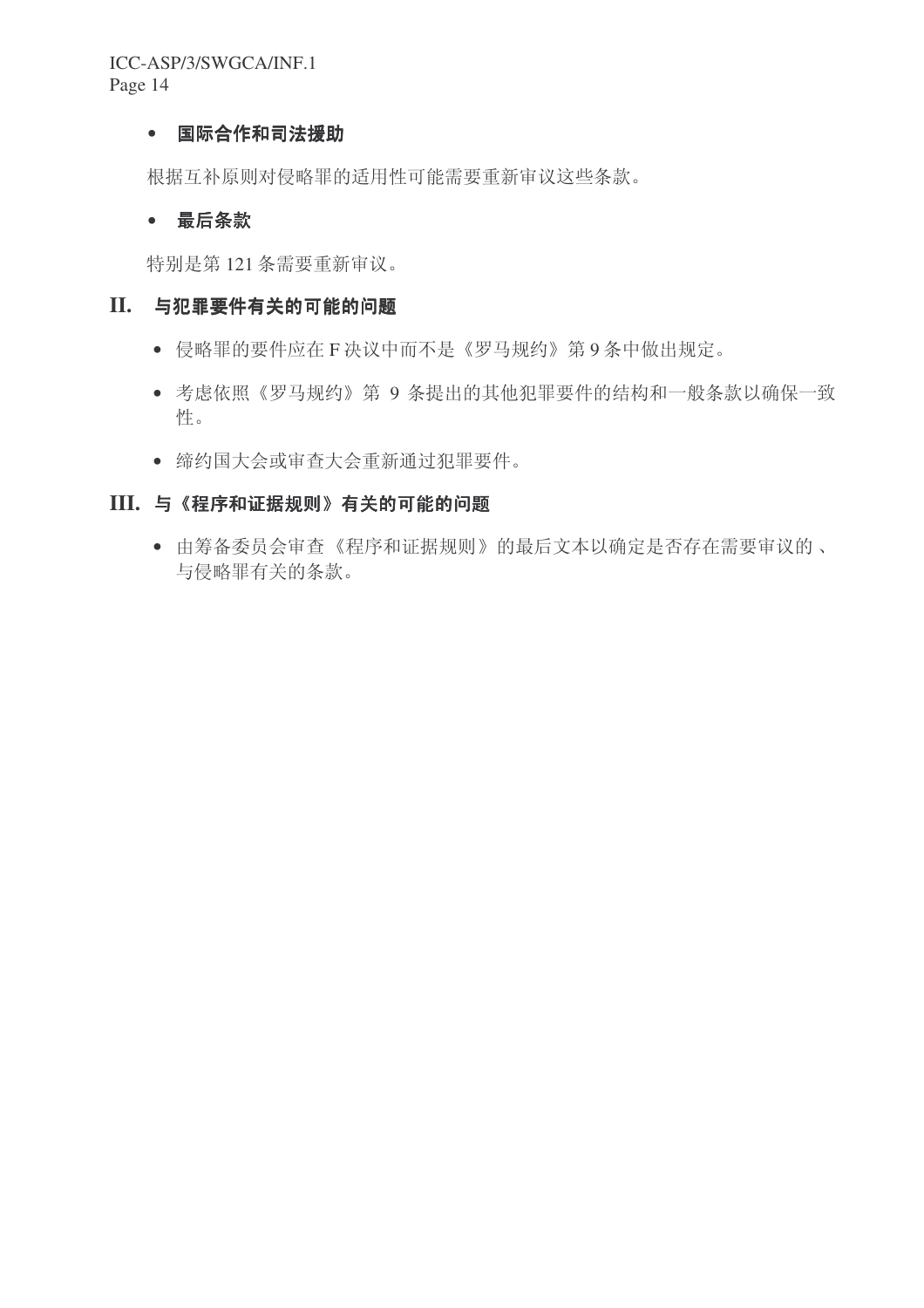### 附件 II

## $\frac{1}{2}$ 与会者名单

Maria Adebahr 女士 副法律顾问 德国常驻联合国代表团

Dziunik Aghajanian  $\pm \pm$ 常驻副代表 美国常驻联合国代表团

Ahn Eunju  $\pm \pm$ 二等秘书 大韩民国常驻联合国代表团

Abdul Rahim Y. Al Awadi 先生 律师,负责国际合作和规划的副部长 阿拉伯联合酋长国司法部

Zeid Ra'ad Zeid Al-Hussein 王子殿下 大使 约旦常驻联合国代表团

Mohamed Mahmoud Al Kamali 先生 律师,培训和司法研究所所长 阿拉伯联合酋长国司法部

Désiré Yétsowou Assogbavi 先生 外延活动和联络官员 促进设立国际刑事法院联盟

Stefan Barriga 先生 法律顾问 列支敦士登常驻联合国代表团

Tal Becker 先生 法律顾问 以色列常驻联合国代表团

 $3$  按英文字母顺序排列。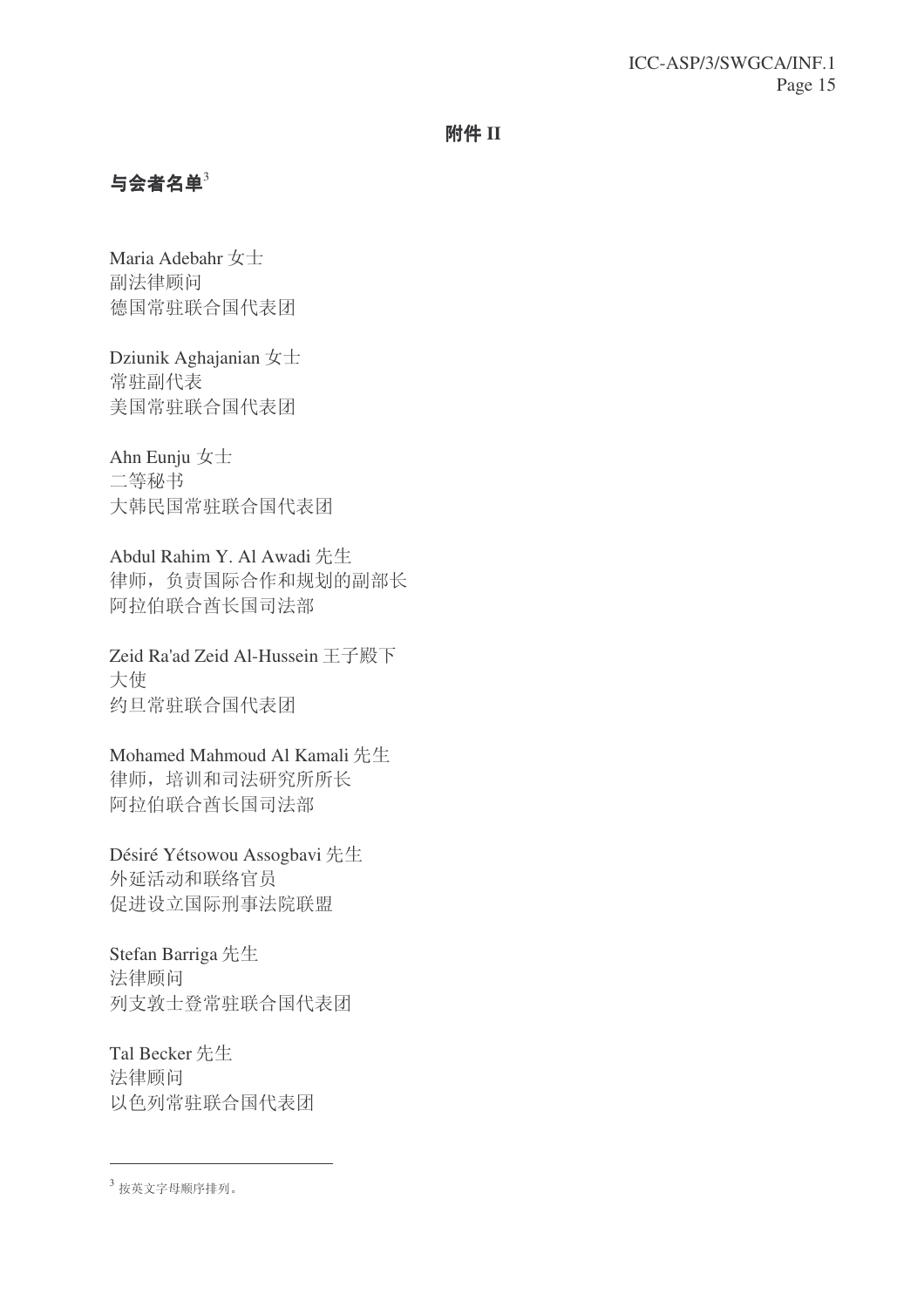Roberto Bellelli 先生 法律专家 意大利外交部

Jutta F. Bertram-Nothnagel  $\pm \pm$ 促进设立国际刑事法院联盟

Michael Bliss 先生 参赞 澳大利亚常驻联合国代表团

Ondina Blokar 女士 一等秘书 斯洛文尼亚常驻联合国代表团

Niels Blokker 先生 法律顾问 荷兰外交部

Hans-Werner Bussmann 先生 国际刑事法院事务专员 德国外交部

Roger S. Clark 先生 顾问 萨摩亚常驻联合国代表团

Anne Marie L. Corominas  $\pm \pm$ 法律顾问 菲律宾常驻联合国代表团

Wolfgang F. Danspeckgruber 先生 列支敦士登自决权研究所所长 普林斯顿大学

Phani Dascalopoulou-Livada 女士 法律顾问 希腊外交部

Valerie Delcroix 先生 参赞 比利时外交部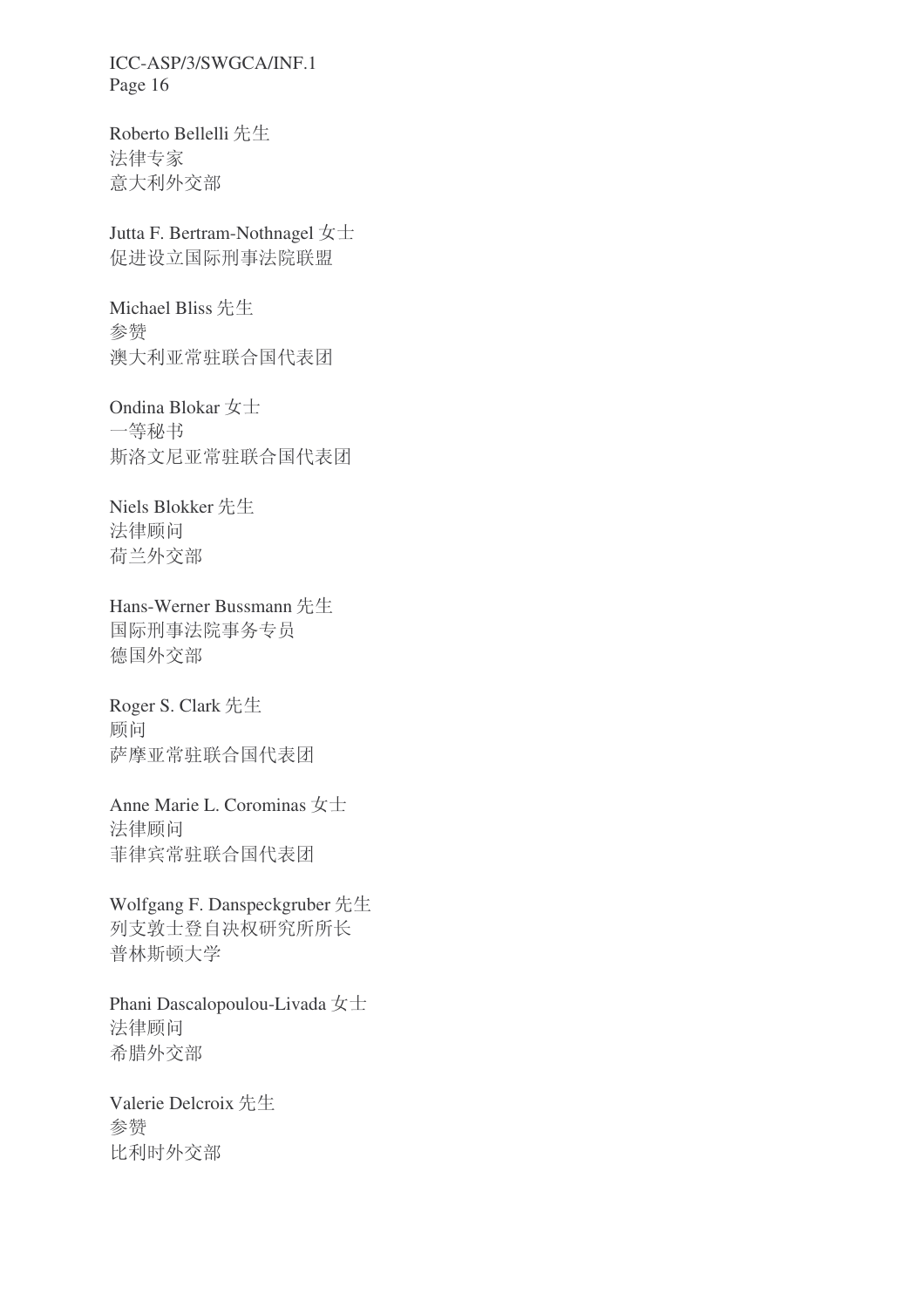Ram Babu Dhakal 先生 一等秘书 尼泊尔常驻联合国代表团

Carlos Fernando Díaz 先生 法律顾问/参赞 哥斯达黎加常驻联合国代表团

Julie Dutry 女士 法律顾问 比利时司法部

Ali'ioaiga Feturi Elisaia 阁下 大使 萨摩亚常驻联合国代表团

Benjamin B. Ferencz 先生 促进设立国际刑事法院联盟

Daniel Frank 先生 一等秘书 瑞士常驻联合国代表团

Luis Gallegos 阁下 大使 厄瓜多尔常驻联合国代表团

M. Gandhi 先生 参赞/法律顾问 印度常驻联合国代表团

Elana Geddis  $x \pm$ 一等秘书 新西兰常驻联合国代表团

Elizabeta Gjorgjieva 女士 参赞 前南斯拉夫马其顿共和国常驻联合国代表团

Takashi Gomi 先生 条约局法律事务处副处长 日本外务省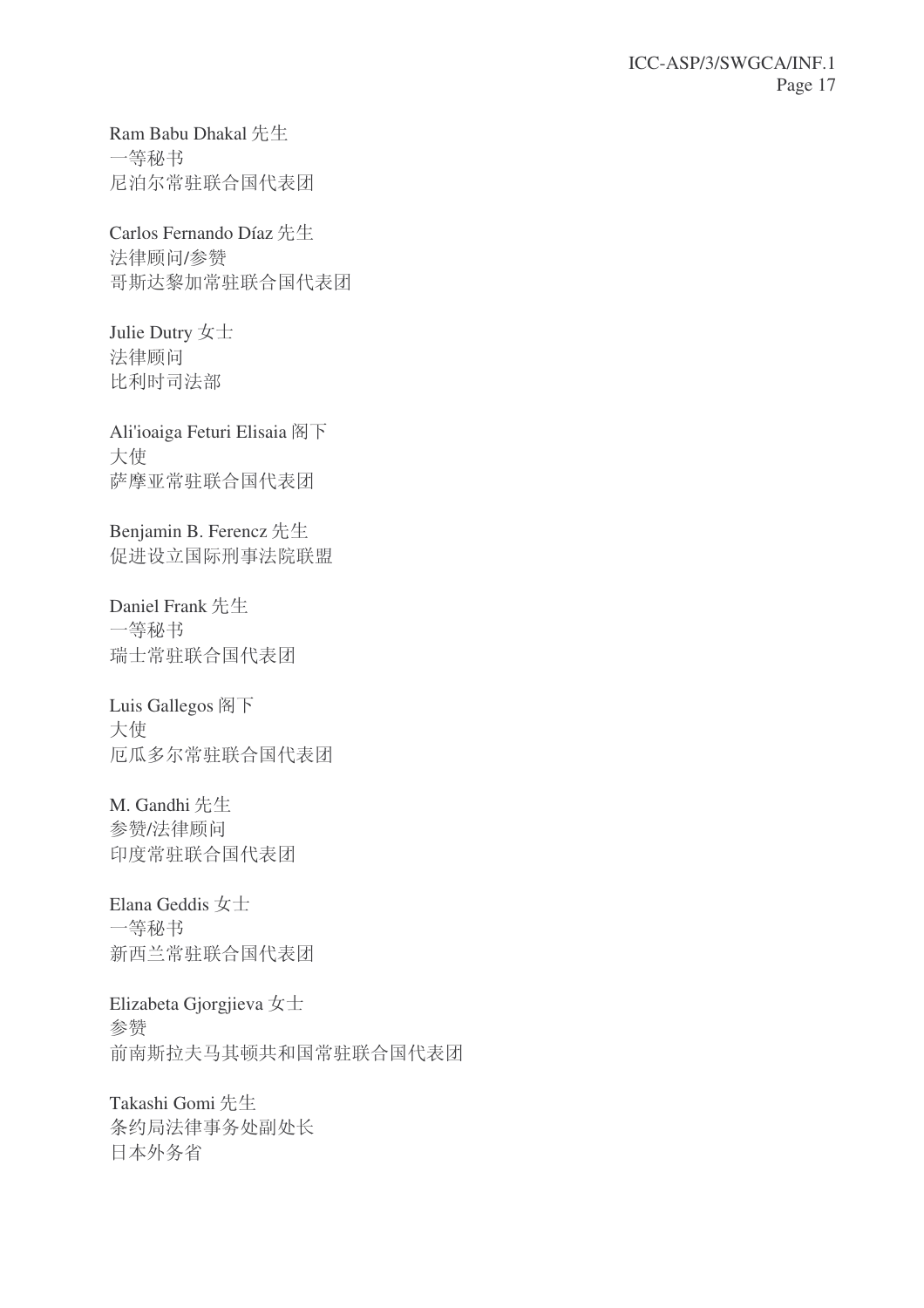José Luis Guterres 阁下 大使 东帝汶常驻联合国代表团

Mónica Guzmán 女士 拉丁美洲外延活动联络员 促进设立国际刑事法院联盟

Hahn Myung-Jae 先生 参赞 大韩民国常驻联合国代表团

Mahmoud Hmoud 先生 一等秘书/法律顾问 约旦常驻联合国代表团

Tanya Karanasios  $\pm \pm$ 项目主任 促进设立国际刑事法院联盟

Rossette Nyirinkindi Katungye  $\pm \pm$ 参赞 乌干达常驻联合国代表团

Guillermo Kendall 先生 一等秘书 阿根廷常驻联合国代表团

Lineo Khiba-Matekane 女士 法律参赞 莱索托常驻联合国代表团

Claus Kress 先生 德国常驻联合国代表团

Stepan Kuzmenkov 先生 二等秘书 俄罗斯联邦常驻联合国代表团

Jürg Lauber 先生 法律顾问 瑞士常驻联合国代表团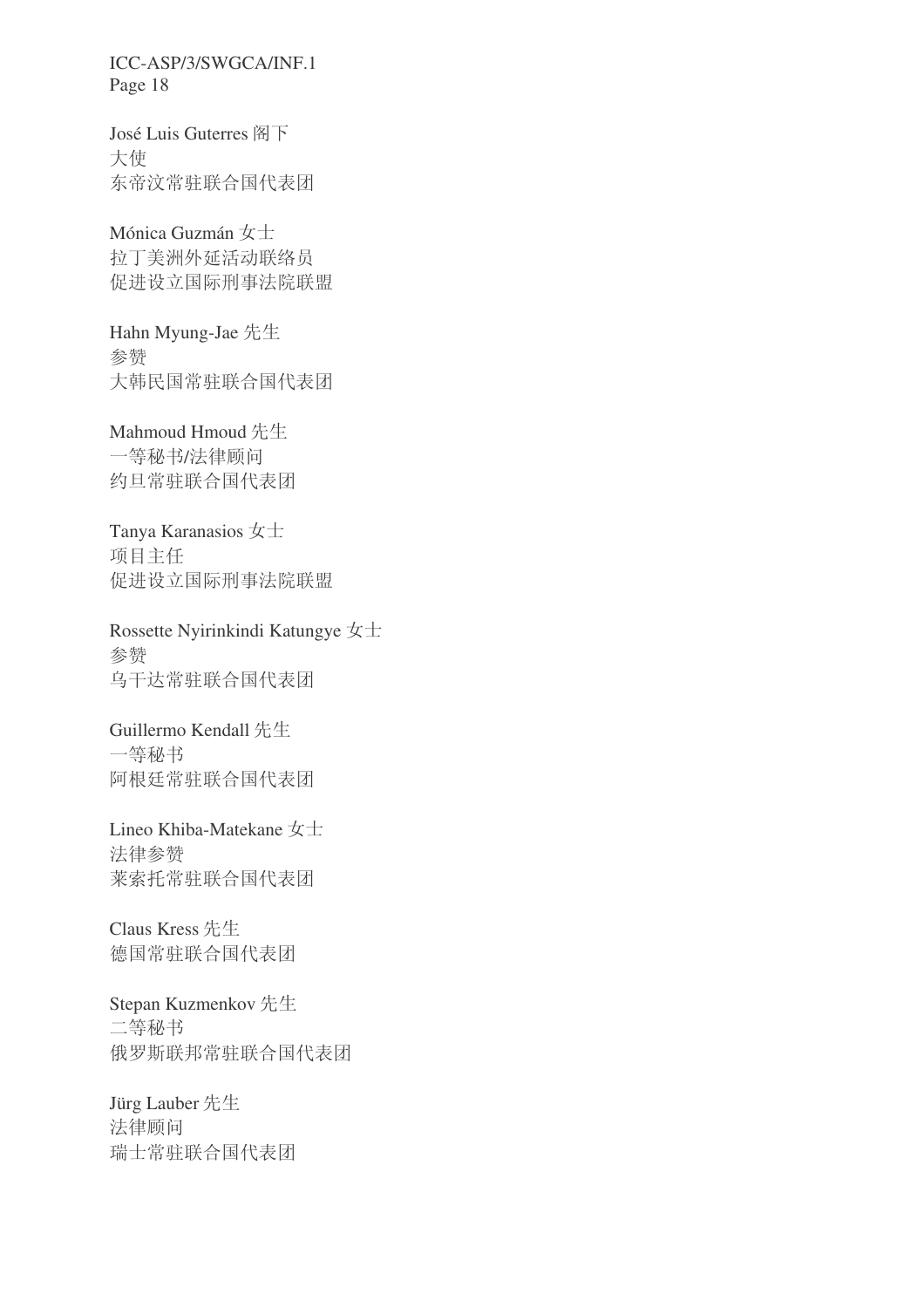Andrzej Makarewicz 先生 部长的高级顾问 波兰外交部

Alexander Marschik 先生 公使/常驻副代表 奥地利常驻联合国代表团

Brendan McMahon 先生 助理法律顾问 爱尔兰外交部

Giuseppe Nesi 先生 法律顾问 意大利常驻联合国代表团

Daniel Nsereko 先生 法律顾问 乌干达常驻联合国代表团

Karen R. Odaba-Mosoti 女士 法律顾问/一等秘书 肯尼亚常驻联合国代表团

Valerie Oosterveld 女士 法律官员 加拿大外交部

William R. Pace 先生 会议召集人/执行主任 促进设立国际刑事法院联盟

Francesco Presutti 先生 顾问 欧洲联盟,理事会秘书处

Jens Peter Prothman 先生 参赞 纳米比亚常驻联合国代表团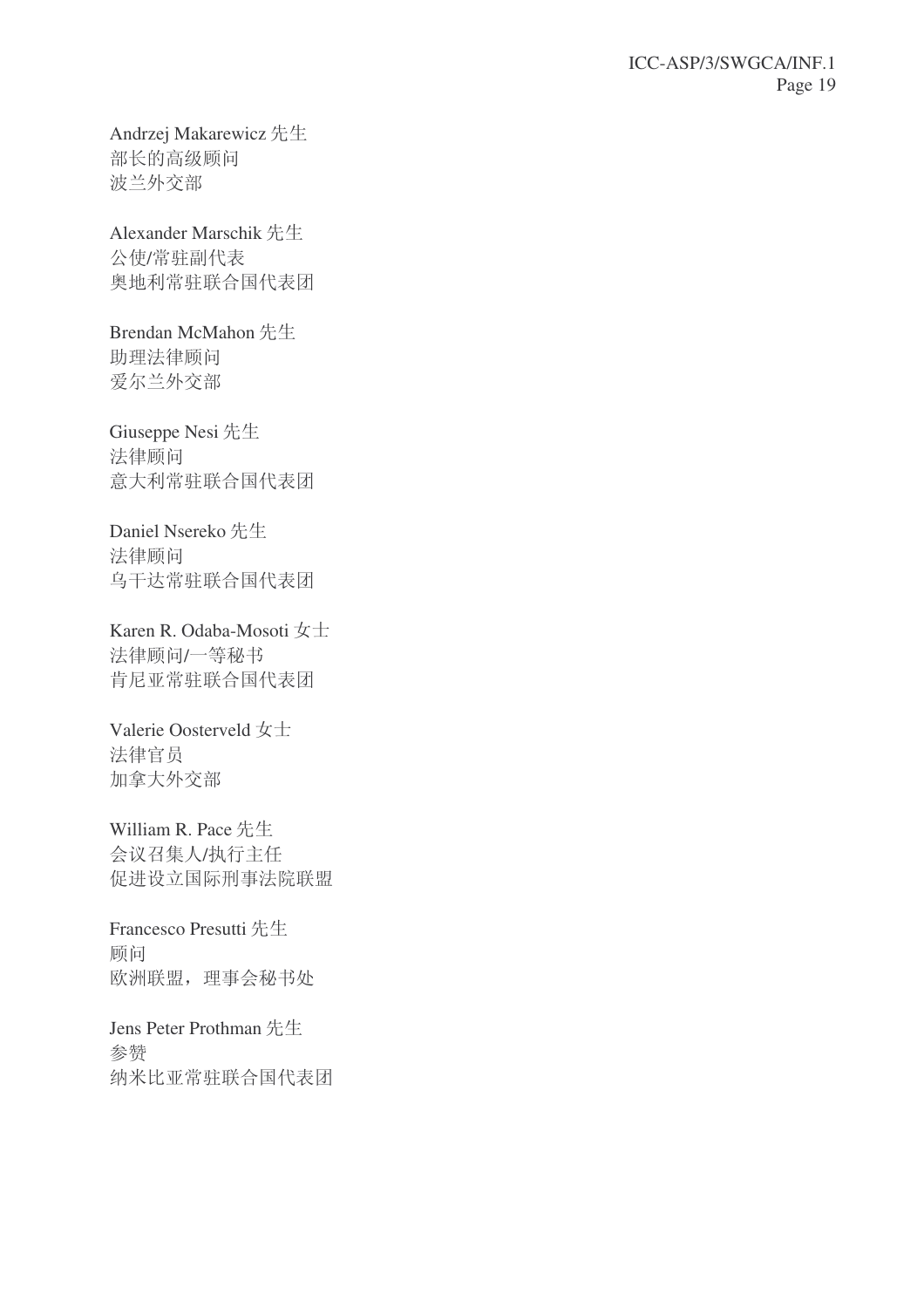Carmen Quesada Alcalá 女士 法律系教授 国家远程教育大学 西班牙外交和合作部

Gaile Ramoutar  $\pm \pm$ 一等秘书 特立尼达和多巴哥常驻联合国代表团

Lydia Randrianarivony  $\pm \pm$ 参赞 马达加斯加常驻联合国代表团

Tamara Rastovac 女士 三等秘书 塞尔维亚和黑山常驻联合国代表团

Anne Rubesame  $\pm \pm$ 国际刑事法院工作组顾问 德国外交部

Medard Rwelamira 先生 主任 缔约国大会秘书处 国际刑事法院

Mahmoud Samy 先生 法律参赞 埃及常驻联合国代表团

Jennifer Schense 女士 法律顾问 促进设立国际刑事法院联盟

Joydeep Sengupta 先生 外延活动联络官员 促进设立国际刑事法院联盟

Csaba Simon 先生 参赞/法律顾问 匈牙利常驻联合国代表团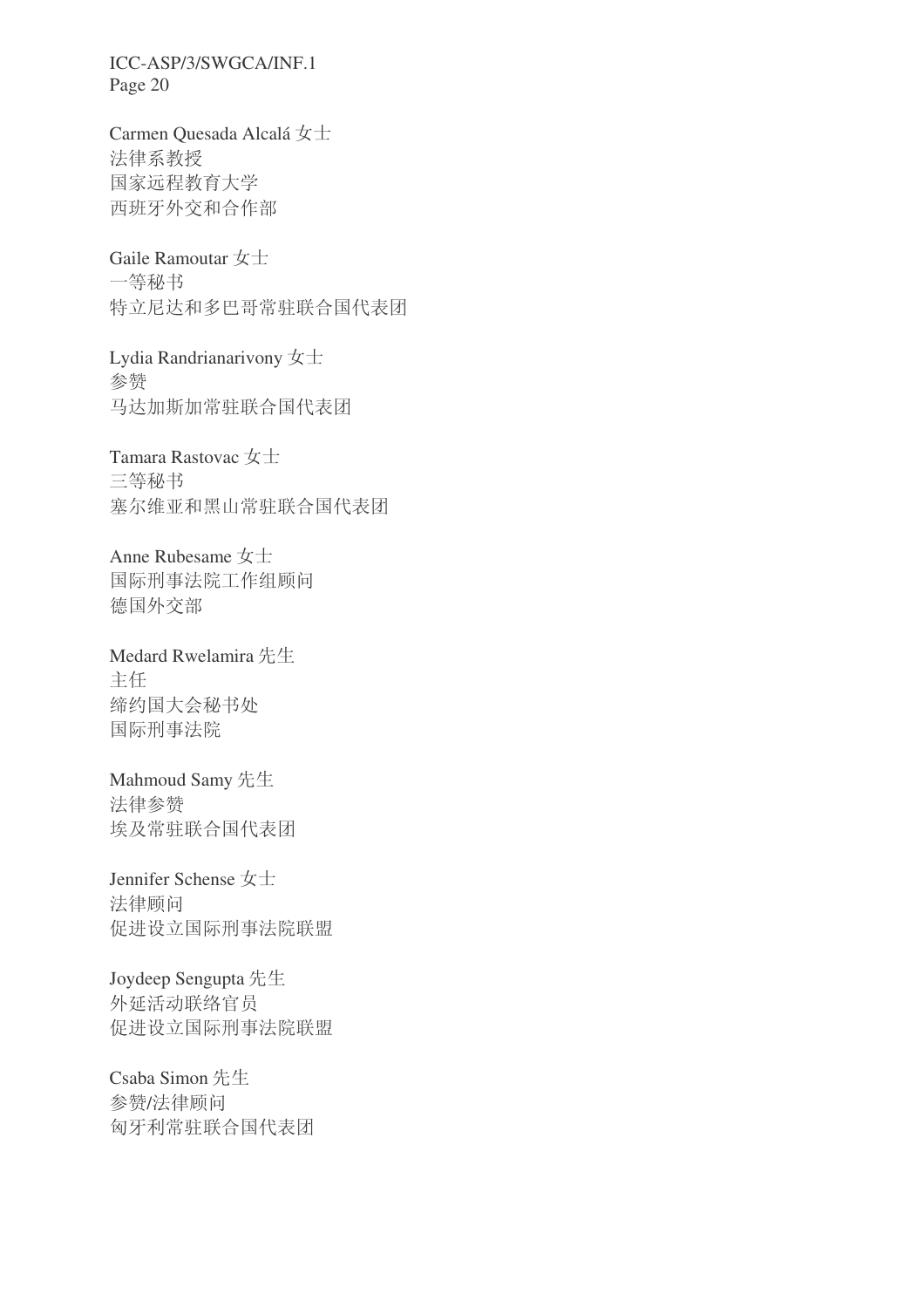Anna Sotaniemi 女士 法律顾问 芬兰常驻联合国代表团

Metod Spacek 先生 法律顾问 斯洛伐克常驻联合国代表团

Ioana Gabriela Stancu 女士 一等秘书 罗马尼亚外交部

Brigitte Suhr 女士 区域项目主任 促进设立国际刑事法院联盟

Jeanne Sulzer $\mbox{\boldmath $\not\!\in}\pm$ 国际司法主任 国际人权联合会

Vladimir Tarabrin 先生 副司长 俄罗斯联邦外交部

E. Gökçen Tuğral  $\pm \pm$ 法律参赞 土耳其常驻联合国代表团

Renan Villacis 先生 法律干事 缔约国大会秘书处 国际刑事法院

Jacques Villemain 先生 参赞 法国外交部

Christian Wenaweser 阁下 大使 列支敦士登常驻联合国代表团